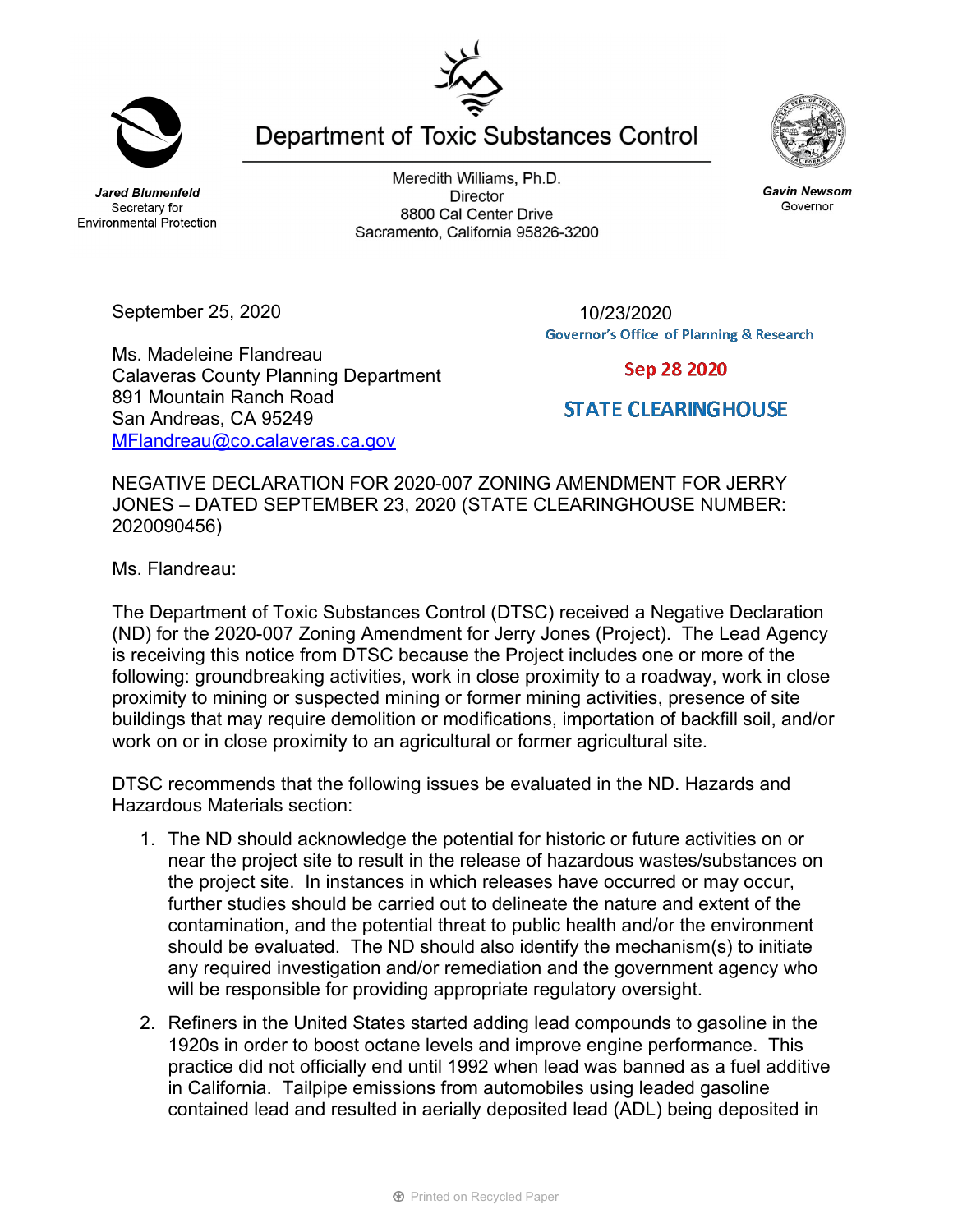and along roadways throughout the state. ADL-contaminated soils still exist along roadsides and medians and can also be found underneath some existing road surfaces due to past construction activities. Due to the potential for ADL-contaminated soil DTSC, recommends collecting soil samples for lead analysis prior to performing any intrusive activities for the project described in the ND.

- 3. If any sites within the project area or sites located within the vicinity of the project have been used or are suspected of having been used for mining activities, proper investigation for mine waste should be discussed in the ND. DTSC recommends that any project sites with current and/or former mining operations onsite or in the project site area should be evaluated for mine waste according to DTSC's 1998 Abandoned Mine Land Mines Preliminary Assessment Handbook (https://dtsc.ca.gov/wp-content/uploads/sites/31/2018/11/aml\_handbook.pdf).
- 4. If buildings or other structures are to be demolished on any project sites included in the proposed project, surveys should be conducted for the presence of lead-based paints or products, mercury, asbestos containing materials, and polychlorinated biphenyl caulk. Removal, demolition and disposal of any of the above-mentioned chemicals should be conducted in compliance with California environmental regulations and policies. In addition, sampling near current and/or former buildings should be conducted in accordance with DTSC's 2006 *Interim Guidance Evaluation of School Sites with Potential Contamination from Lead Based Paint, Termiticides, and Electrical Transformers*  (https://dtsc.ca.gov/wpcontent/uploads/sites/31/2018/09/Guidance\_Lead\_ Contamination\_050118.pdf).
- 5. If any projects initiated as part of the proposed project require the importation of soil to backfill any excavated areas, proper sampling should be conducted to ensure that the imported soil is free of contamination. DTSC recommends the imported materials be characterized according to *DTSC's 2001 Information Advisory Clean Imported Fill Material* (https://dtsc.ca.gov/wpcontent/uploads/sites/31/2018/09/SMP\_FS\_Cleanfill-Schools.pdf).
- 6. If any sites included as part of the proposed project have been used for agricultural, weed abatement or related activities, proper investigation for organochlorinated pesticides should be discussed in the ND. DTSC recommends the current and former agricultural lands be evaluated in accordance with DTSC's 2008 *Interim Guidance for Sampling Agricultural Properties (Third Revision)* (https://dtsc.ca.gov/wpcontent/uploads/sites/31/2018/09/Ag-Guidance-Rev-3-August-7-2008-2.pdf).

DTSC appreciates the opportunity to comment on the ND. Should you need any assistance with an environmental investigation, please submit a request for Lead Agency Oversight Application, which can be found at: https://dtsc.ca.gov/wp